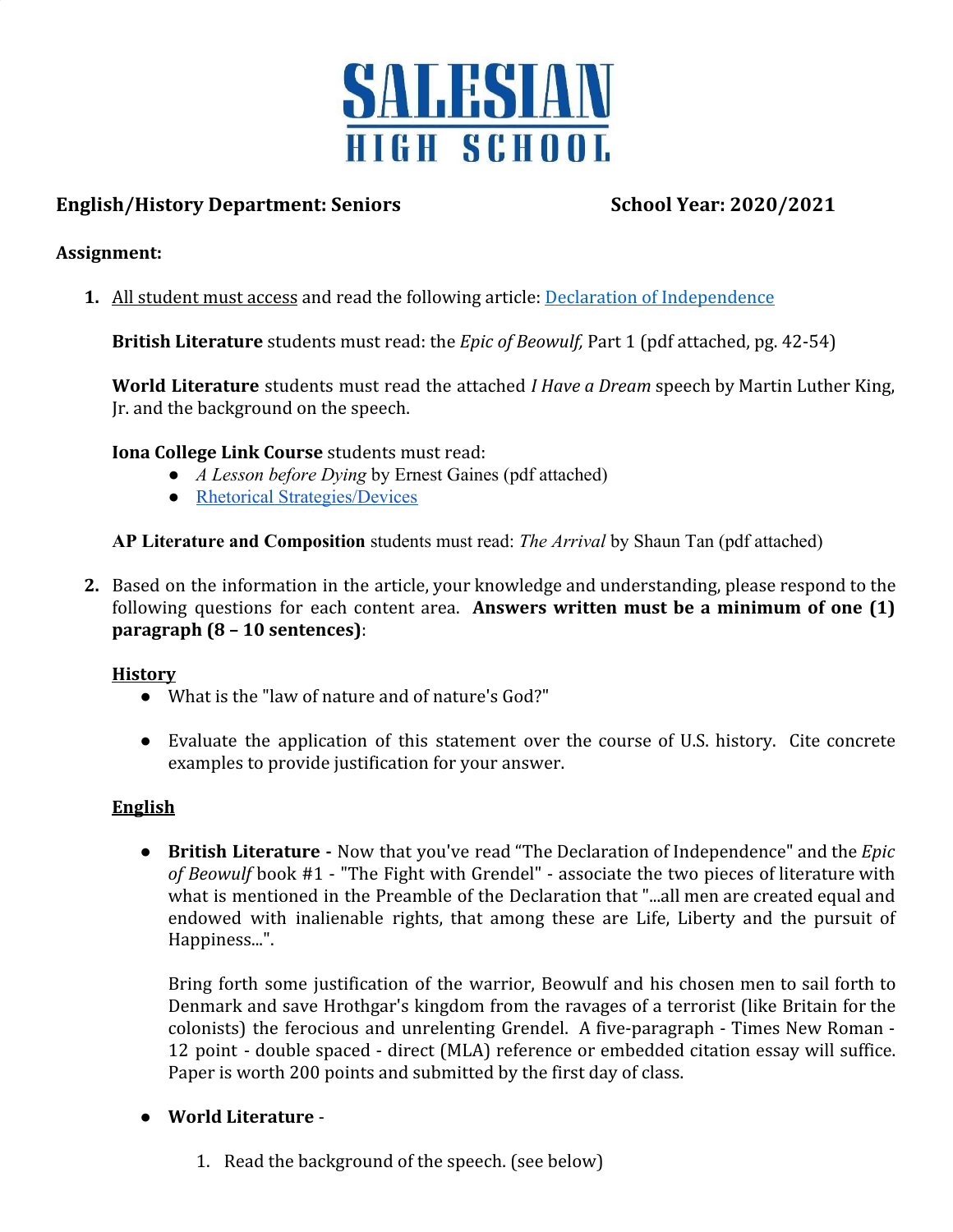- 2. Read the speech. (see below)
- 3. Respond to the textual considerations.
- 4. Write a journal entry style response to the prompt.

#### **Textual Considerations:**

- **1.** Why is the phrase "Five score years ago" more appropriate than "a hundred years ago" or in "1863"? Why does King later repeat the phrase "one hundred years later" so often?
- **2.** When King speaks of "cash" [ing] a check" or "insufficient funds," is he talking about money? Explain.
- **3.** King states: "You have been the veterans of creative suffering." Can suffering be creative? How? Explain.
- **4.** One characteristic of persuasion is that it uses connotative diction and figurative language to appeal to the reader's emotions. What words or expressions do you find in this speech that makes you react emotionally? Explain your answer.
- **5.** Characterize the tone of the speech. Is it objective, angry or neutral? Explain your answer.

### **Journal Entry**:

August 28, 2020 will be the  $57<sup>th</sup>$  anniversary of Martin Luther King, Jr.'s iconic speech. Considering the recent events which have stemmed from the unjust death of George Floyd, how do you think Martin Luther King, Jr. would react to the happenings in today's society?

**Guidelines:** Respond with a well-considered paragraph (10 to 12 sentences) response which restricts the use of the personal pronouns (I, you, us, and we).

# *I Have a Dream***, Address Delivered at the March on Washington for Jobs and Freedom**

Author: King, Martin Luther, Jr. (Southern Christian Leadership Conference)

Date: August 28, 1963 Location: Washington, D.C.

#### **Background**:

In his iconic speech at the Lincoln Memorial for the 1963 March on Washington for Jobs and Freedom, King urged America to "make real the promises of democracy." King synthesized portions of his earlier speeches to capture both the necessity for change and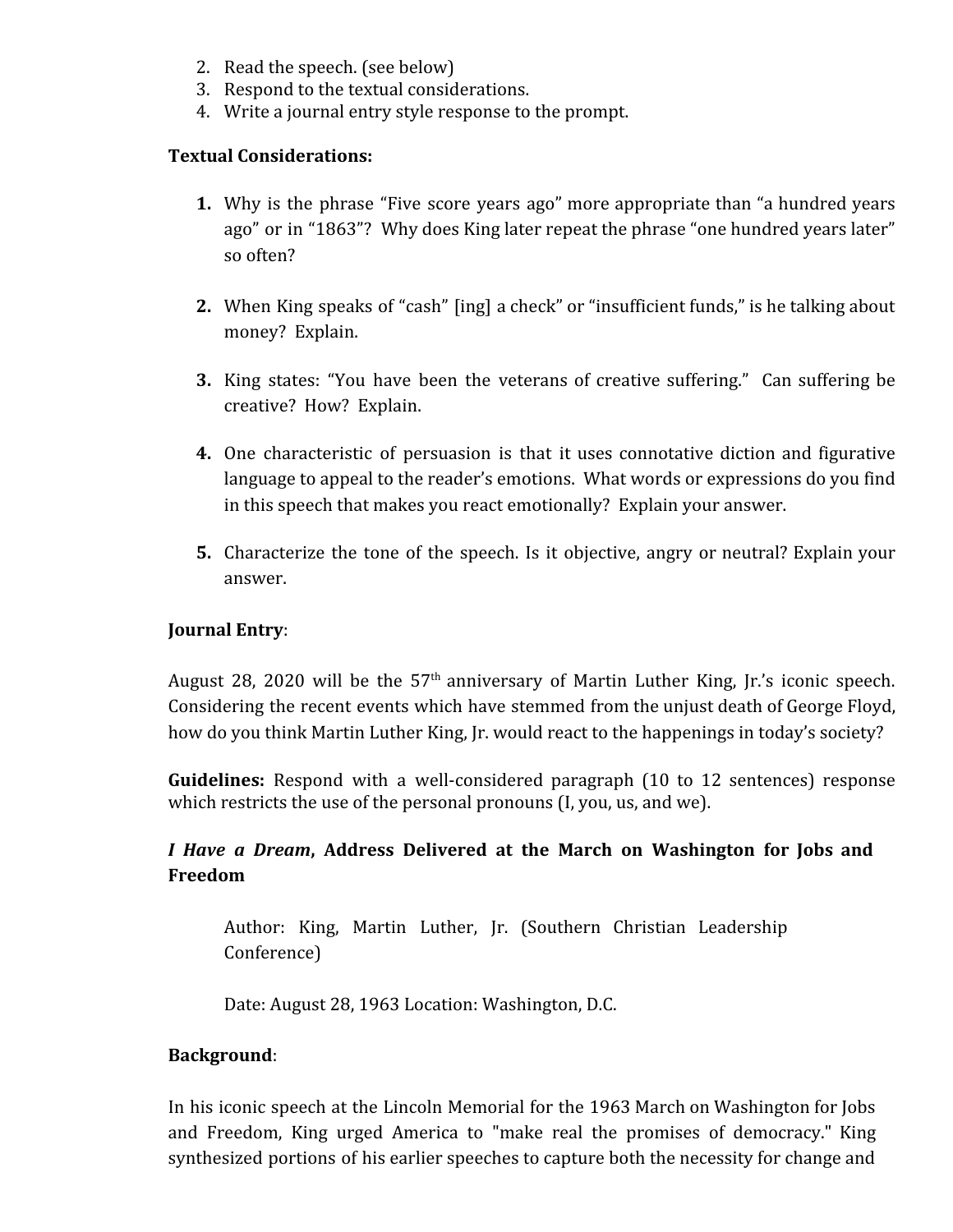the potential for hope in American society.

### **Dr. King's speech**:

I am happy to join with you today in what will go down in history as the greatest demonstration for freedom in the history of our nation.

Five score years ago, a great American, in whose symbolic shadow we stand today, signed the Emancipation Proclamation. This momentous decree came as a great beacon light of hope to millions of Negro slaves who had been seared in the flames of withering injustice. It came as a joyous daybreak to end the long night of their captivity.

But one hundred years later, the Negro still is not free. One hundred years later, the life of the Negro is still sadly crippled by the manacles of segregation and the chains of discrimination. One hundred years later, the Negro lives on a lonely island of poverty in the midst of a vast ocean of material prosperity. One hundred years later, the Negro is still languished in the corners of American society and finds himself in exile in his own land. And so we've come here today to dramatize a shameful condition.

In a sense we've come to our nation's capital to cash a check. When the architects of our republic wrote the magnificent words of the Constitution and the Declaration of Independence, they were signing a promissory note to which every American was to fall heir. This note was a promise that all men, yes, black men as well as white men, would be guaranteed the unalienable rights of life, liberty, and the pursuit of happiness. It is obvious today that America has defaulted on this promissory note insofar as her citizens of color are concerned. Instead of honoring this sacred obligation, America has given the Negro people a bad check, a check which has come back marked insufficient funds.

But we refuse to believe that the bank of justice is bankrupt. We refuse to believe that there are insufficient funds in the great vaults of opportunity of this nation. And so we've come to cash this check, a check that will give us upon demand the riches of freedom and the security of justice.

We have also come to this hallowed spot to remind America of the fierce urgency of now. This is no time to engage in the luxury of cooling off or to take the tranquilizing drug of gradualism. Now is the time to make real the promises of democracy. Now is the time to rise from the dark and desolate valley of segregation to the sunlit path of racial justice. Now is the time to lift our nation from the quicksands of racial injustice to the solid rock of brotherhood. Now is the time to make justice a reality for all of God's children.

It would be fatal for the nation to overlook the urgency of the moment. This sweltering summer of the Negro's legitimate discontent will not pass until there is an invigorating autumn of freedom and equality. 1963 is not an end, but a beginning. And those who hope that the Negro needed to blow off steam and will now be content will have a rude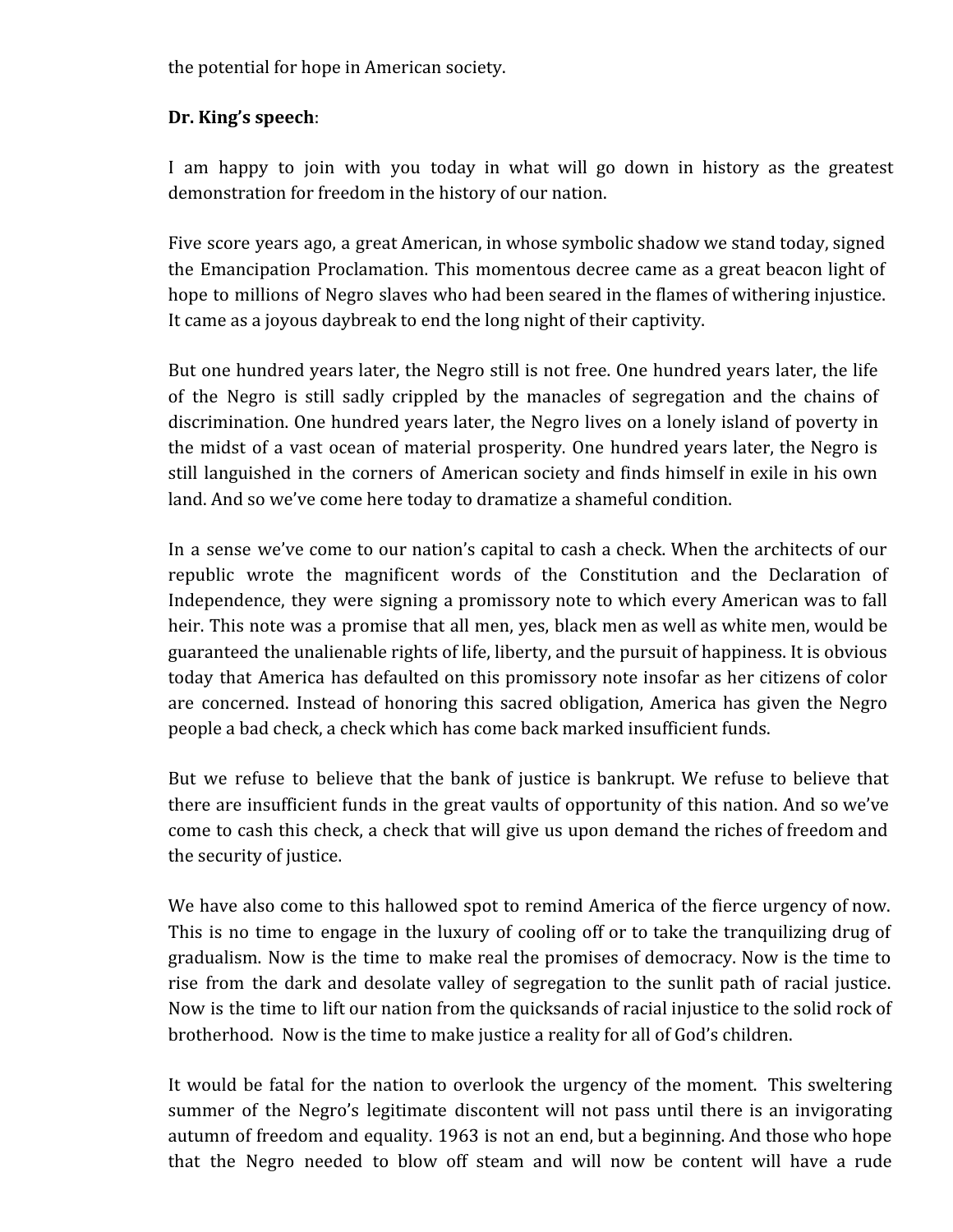awakening if the nation returns to business as usual. There will be neither rest nor tranquility in America until the Negro is granted his citizenship rights. The whirlwinds of revolt will continue to shake the foundations of our nation until the bright day of justice emerges.

But there is something that I must say to my people, who stand on the warm threshold which leads into the palace of justice: in the process of gaining our rightful place, we must not be guilty of wrongful deeds. Let us not seek to satisfy our thirst for freedom by drinking from the cup of bitterness and hatred. We must forever conduct our struggle on the high plane of dignity and discipline. We must not allow our creative protest to degenerate into physical violence. Again and again, we must rise to the majestic heights of meeting physical force with soul force. The marvelous new militancy which has engulfed the Negro community must not lead us to a distrust of all white people, for many of our white brothers, as evidenced by their presence here today, have come to realize that their destiny is tied up with our destiny, and they have come to realize that their freedom is inextricably bound to our freedom. We cannot walk alone.

And as we walk, we must make the pledge that we shall always march ahead. We cannot turn back. There are those who are asking the devotees of civil rights, "When will you be satisfied?" We can never be satisfied as long as the Negro is the victim of the unspeakable horrors of police brutality. We can never be satisfied as long as our bodies, heavy with the fatigue of travel, cannot gain lodging in the motels of the highways and the hotels of the cities. We cannot be satisfied as long as the Negro's basic mobility is from a smaller ghetto to a larger one. We can never be satisfied as long as our children are stripped of their selfhood and robbed of their dignity by signs stating for whites only. We cannot be satisfied as long as a Negro in Mississippi cannot vote and a Negro in New York believes he has nothing for which to vote. No, no, we are not satisfied and we will not be satisfied until justice rolls down like waters and righteousness like a mighty stream.

I am not unmindful that some of you have come here out of great trials and tribulations. Some of you have come fresh from narrow jail cells. Some of you have come from areas where your quest for freedom left you battered by the storms of persecution and staggered by the winds of police brutality. You have been the veterans of creative suffering. Continue to work with the faith that unearned suffering is redemptive. Go back to Mississippi, go back to Alabama, go back to South Carolina, go back to Georgia, go back to Louisiana, go back to the slums and ghettos of our northern cities, knowing that somehow this situation can and will be changed. Let us not wallow in the valley of despair.

I say to you today, my friends, so even though we face the difficulties of today and tomorrow, I still have a dream. It is a dream deeply rooted in the American dream.

I have a dream that one day this nation will rise up and live out the true meaning of its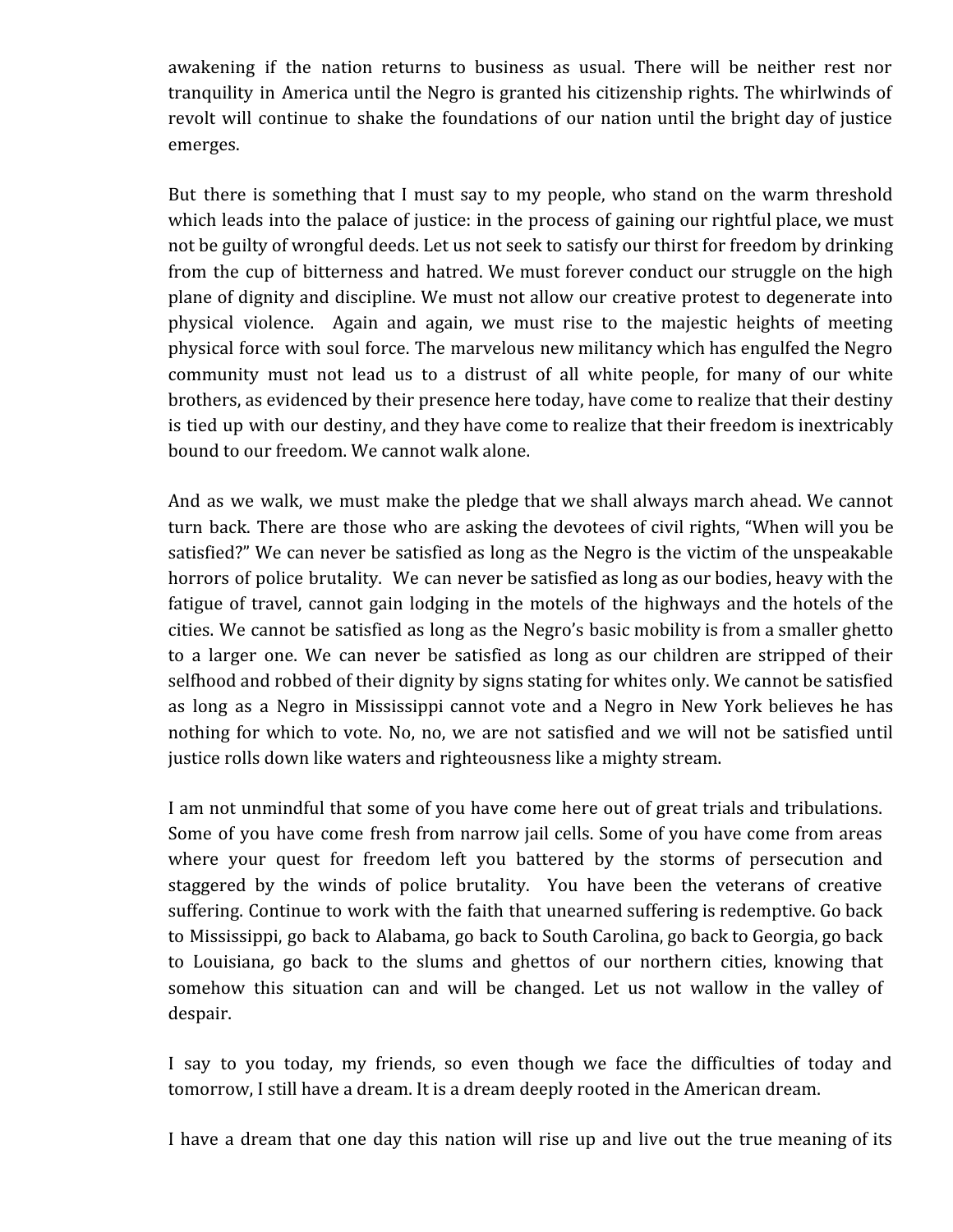creed: "We hold these truths to be self-evident, that all men are created equal."

I have a dream that one day on the red hills of Georgia, the sons of former slaves and the sons of former slave owners will be able to sit down together at the table of brotherhood.

I have a dream that one day even the state of Mississippi, a state sweltering with the heat of injustice, sweltering with the heat of oppression, will be transformed into an oasis of freedom and justice.

I have a dream that my four little children will one day live in a nation where they will not be judged by the color of their skin but by the content of their character. I have a dream today.

I have a dream that one day down in Alabama, with its vicious racists, with its governor having his lips dripping with the words of "interposition" and "nullification", one day right there in Alabama little black boys and black girls will be able to join hands with little white boys and white girls as sisters and brothers. I have a dream today.

I have a dream that one day every valley shall be exalted, every hill and mountain shall be made low, the rough places will be made plain, and the crooked places will be made straight, and the glory of the Lord shall be revealed, and all flesh shall see it together.

This is our hope. This is the faith that I go back to the South with. With this faith we will be able to hew out of the mountain of despair a stone of hope. With this faith we will be able to transform the jangling discords of our nation into a beautiful symphony of brotherhood. With this faith we will be able to work together, to pray together, to struggle together, to go to jail together, to stand up for freedom together, knowing that we will be free one day.

This will be the day, this will be the day when all of God's children will be able to sing with new meaning: "My country, 'tis of thee, sweet land of liberty, of thee I sing. Land where my fathers died, land of the pilgrim's pride, from every mountainside, let freedom ring!"

And if America is to be a great nation, this must become true. So let freedom ring from the prodigious hilltops of New Hampshire. Let freedom ring from the mighty mountains of New York. Let freedom ring from the heightening Alleghenies of Pennsylvania. Let freedom ring from the snow-capped Rockies of Colorado. Let freedom ring from the curvaceous slopes of California. But not only that: Let freedom ring from Stone Mountain of Georgia. Let freedom ring from Lookout Mountain of Tennessee. Let freedom ring from every hill and molehill of Mississippi. From every mountainside, let freedom ring.

And when this happens, and when we allow freedom to ring, when we let it ring from every village and every hamlet, from every state and every city, we will be able to speed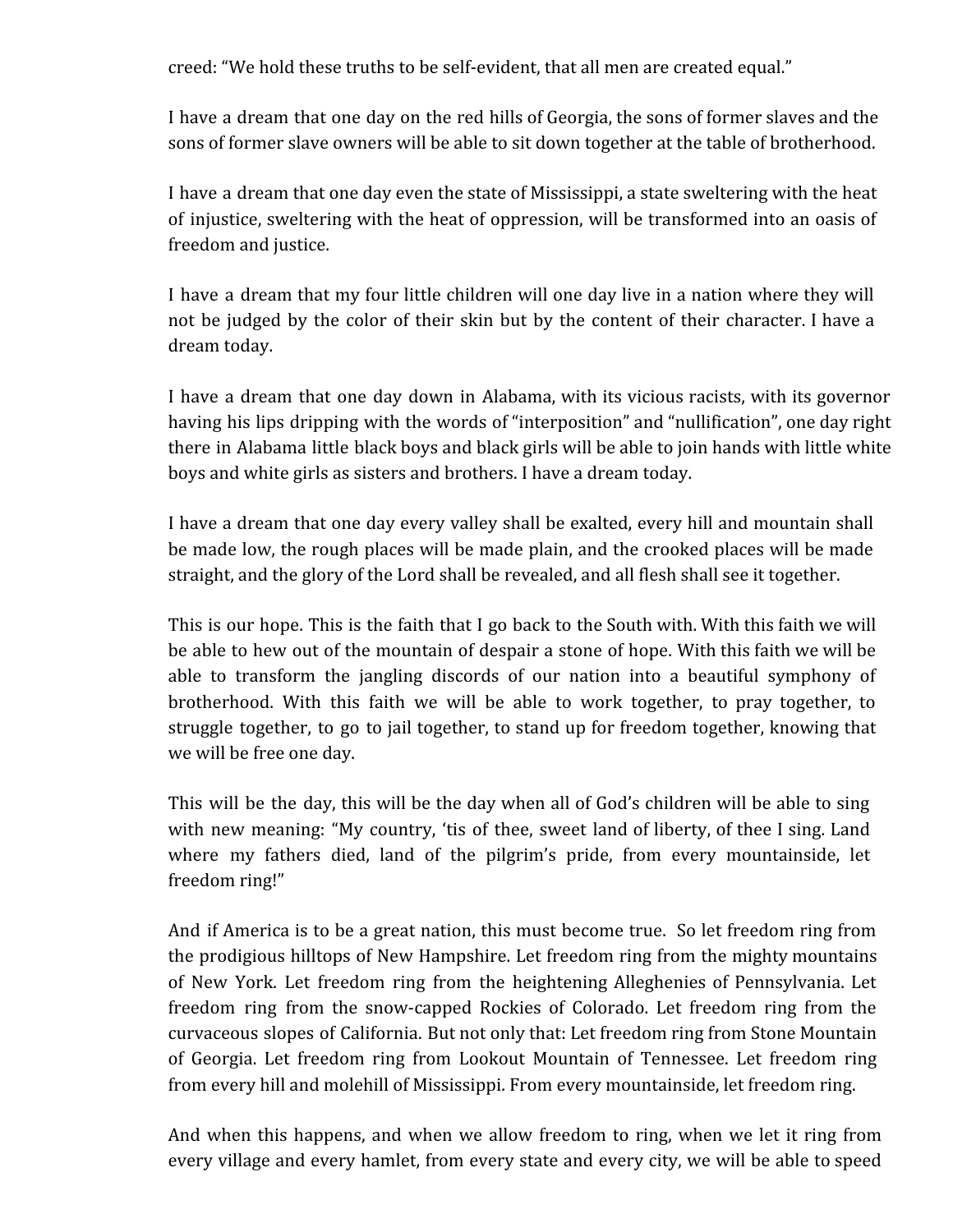up that day when all of God's children, black men and white men, Jews and Gentiles, Protestants and Catholics, will be able to join hands and sing in the words of the old Negro spiritual: "Free at last! Free at last! Thank God Almighty, we are free at last!"

Source: MLKEC-INP, Martin Luther King, Jr. Estate Collection, In Private Hands © Published in: *A Call to Conscience: The Landmark Speeches of Martin Luther King, Jr.* Clayborne Carson, ed.

### **General Format for your responses**:

- Include an MLA heading in the upper left-hand corner of the first page (Student's name, Teacher's name, World Literature, Date). The assignment must be type written following the MLA guidelines: double spaced, using standard default margin formatting of 1 inch per side and top and bottom, font style Times New Roman with 12 point font, custom page header with student's first initial, last name and page number in the upper right hand corner of each page.
- Respond to all of the textual considerations with complete sentences and a restatement of the question. You do not have to copy the question; it should be implied in the response.
- For the journal entry, respond with a well-considered paragraph (10 to 12 sentences) response which restricts the use of the personal pronouns (I, you, us, and we).

### **● Iona College Link Course**

Now that you've read both the Declaration of Independence and Ernest Gaines' powerful novel, *A Lesson before Dying*, compare and contrast the ideology first phrased in the Federal Document pertaining to all men created equal and endowed with "inalienable" rights for all Americans and the severe lack of such evident in Gaines' novel concerning both men's "lessons" before one of them dies.

Choose three (3) pertinent rhetorical strategies/literary terms that the author, Gaines, uses to send his message of justice and truth for most - injustice and untruth for some who are not of (in Ernest Gaines' mindset) the "Declaration's people of choice".

A typed Times New Roman - double spaced - 12 point - five-paragraph analysis essay with direct (MLA format) references from the text to support your literary term usage will suffice. This assignment is worth 200 points and will be submitted your first day of class.

## ● **AP Literature and Composition**